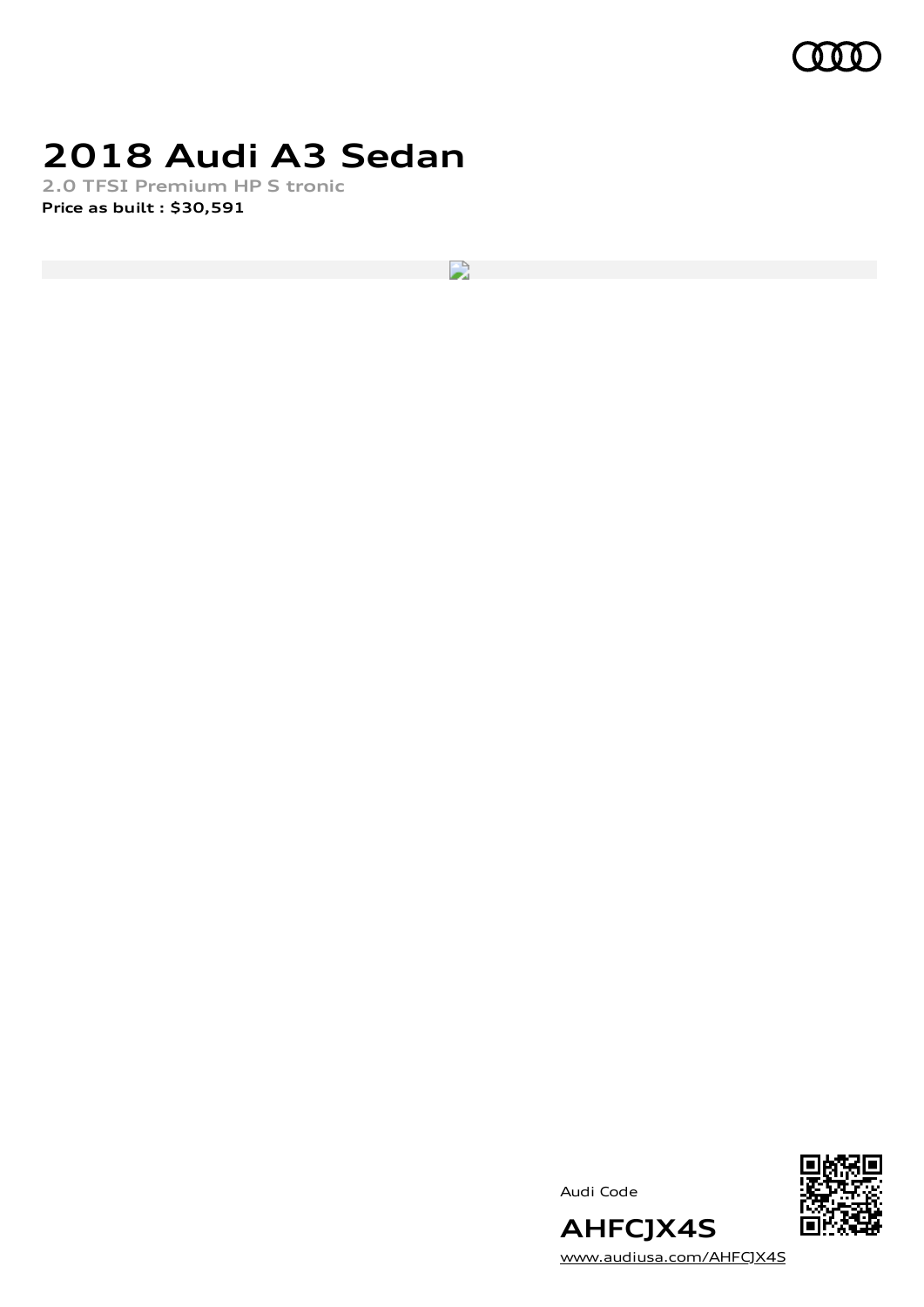### **Summary**

#### **Audi 2018 Audi A3 Sedan** 2.0 TFSI Premium HP S tronic

**Price as buil[t](#page-10-0)** \$30,591

#### **Exterior colour**

Brilliant Black

### $\overline{\phantom{a}}$

### **Further Information**

|                 | N٥           |
|-----------------|--------------|
| Mileage         | 18,897 miles |
| Type of vehicle | Used car     |

**Warranty**

### **Interior colour**

| Seats     | Black |
|-----------|-------|
| Dashboard | Black |
| Carpet    | Black |
| Headliner | Black |

#### **Audi Code** AHFCJX4S

**Your configuration on www.audiusa.com** [www.audiusa.com/AHFCJX4S](https://www.audiusa.com/AHFCJX4S)

**Commission number** 6e0b857b0a0e09a80126

### **Technical Specifications**

| Engine type                  | Four-cylinder                                 |
|------------------------------|-----------------------------------------------|
| stroke                       | Displacement/Bore and 1,984/82.5 x 92.8 cc/mm |
| Torque                       | 221 @ 1,600 - 4,300 lb-ft@rpm                 |
| Top track speed              | 130 mph mph $1$                               |
| Acceleration (0 - 60<br>mph) | 6.6 seconds seconds                           |
| Recommended fuel             | Premium                                       |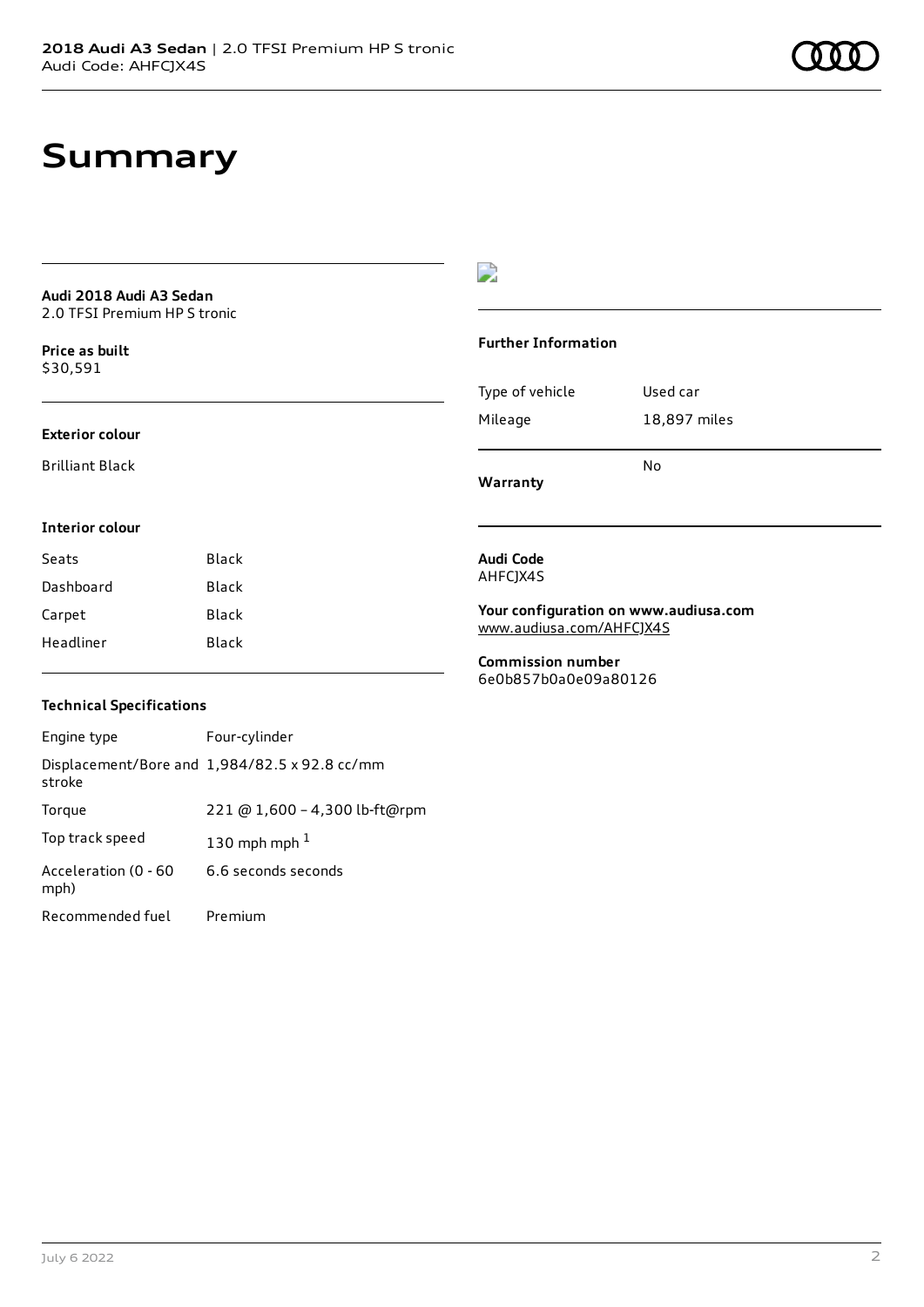# **Equipment**

Brilliant Black

Audi advanced key-keyless start, stop and entry

Sport suspension

18" 5-double-spoke design bi-color finish wheels

Convenience package

Ambient LED interior lighting package

Audi smartphone interface including Apple CarPlay™ and Google™ Android Auto™ for compatible devices

Connectivity package

MMI® radio









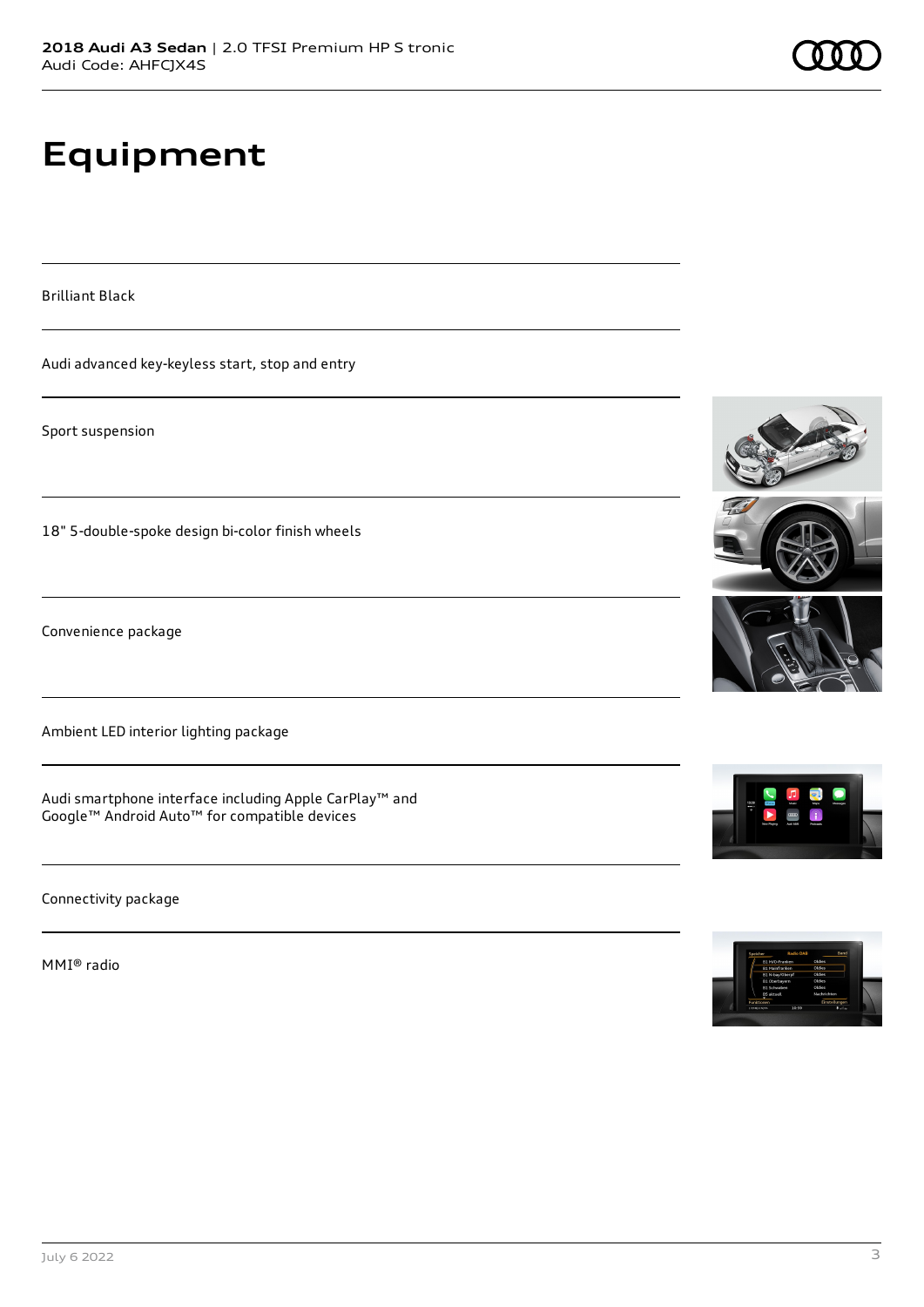## **Standard features**

### **Safety and Security**

| 4UB             | Driver and front-passenger advanced airbags                         |
|-----------------|---------------------------------------------------------------------|
| 1 A S           | Electronic Stability Control (ESC) with<br>traction control (ASR)   |
| UH1             | Electromechanical parking brake                                     |
| 8T2             | Cruise control with coast, resume and<br>accelerate features        |
| 6Y8             | Top track speed of 155 mph                                          |
| 4H3             | Integrated child door locks in rear doors                           |
| 1N <sub>3</sub> | Electromechanical power steering                                    |
| 7K6             | Tire-pressure monitoring system                                     |
| 4X3             | Front thorax side airbags and Sideguard®<br>head curtain airbags    |
| 8N6             | Rain/light sensor for automatic windshield<br>wipers and headlights |
| 3B7             | Lower Anchors and Tethers for Children<br>(LATCH) in rear seats     |

### **Exterior**

| 0P <sub>0</sub> | Dual exhaust outlets with chrome tips                    |
|-----------------|----------------------------------------------------------|
| 6XD             | Power-adjustable heated exterior side<br>mirrors         |
| 1S1             | Car jack                                                 |
| 9T 1            | Heated windshield washer nozzles                         |
| 0N4             | 4-link rear suspension                                   |
| 8TH             | Xenon plus headlights with LED daytime<br>running lights |
| 8TB             | Rear fog lights                                          |
| HX9             | 18" 225/40 all-season tires                              |
| 8SK             | LED taillights                                           |
| 4KC             | Side and rear windows in heat-insulating<br>glass        |

| <b>Exterior</b> |                                                                                                                   |
|-----------------|-------------------------------------------------------------------------------------------------------------------|
| 47F             | Black trim around exterior side windows                                                                           |
|                 |                                                                                                                   |
| <b>Interior</b> |                                                                                                                   |
| 011             | Aluminum interior package (climate control<br>vent and door handle surrounds, mirror and<br>window control trims) |
| 3FB             | Panoramic sunroof                                                                                                 |
| 7M3             | Aluminum door sill inlays                                                                                         |
| 6NO             | Black cloth headliner                                                                                             |
| 9AK             | Dual-zone automatic climate control                                                                               |
| 4L2             | Manual-dimming interior rear view mirror                                                                          |
| 1XW             | Three-spoke multifunction steering wheel                                                                          |
| 6E3             | Front center armrest                                                                                              |
| 7F <sub>9</sub> | Leather-wrapped gear selector                                                                                     |
| 3 <sub>NU</sub> | Load-through facility                                                                                             |
| 7HA             | Without extended leather package                                                                                  |
| N4M             | Leather seating surfaces                                                                                          |
| 4A3             | Heated front seats                                                                                                |
| 5MA             | Micrometallic Silver inlays                                                                                       |

### **Infotainment and Driver Assistance**

| 6K2 | Audi pre sense® front with pedestrian<br>protection |
|-----|-----------------------------------------------------|
| 7W1 | Audi pre sense® basic                               |
| KA2 | Rear view camera                                    |
| 9VD | Audi sound system                                   |
| 9S5 | Driver information system                           |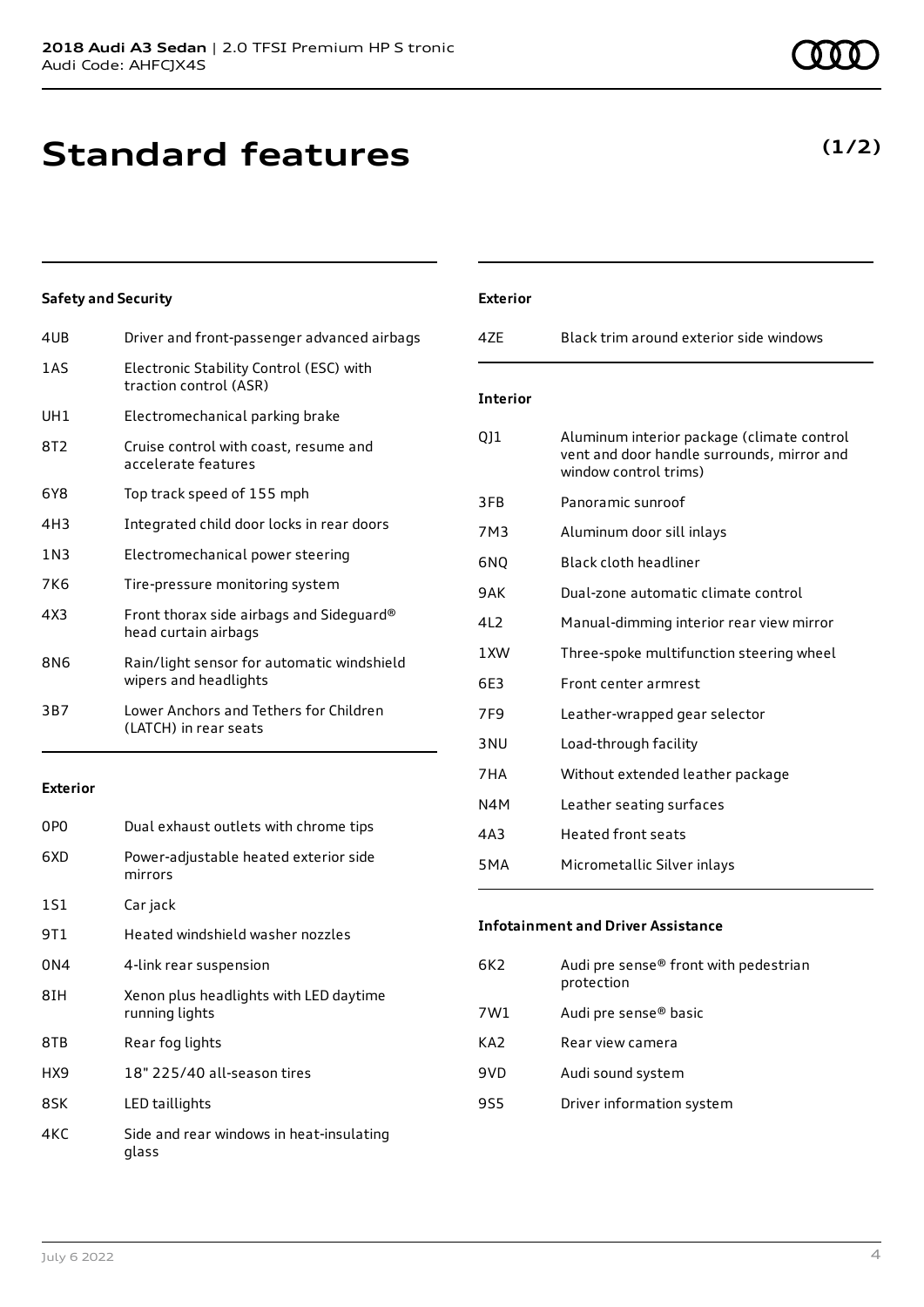**(2/2)**

## **Standard features**

### **Infotainment and Driver Assistance**

| Sirius XM <sup>®</sup> Satellite Radio<br>QV3 |
|-----------------------------------------------|
|-----------------------------------------------|

9ZX BLUETOOTH® wireless technology preparation for compatible devices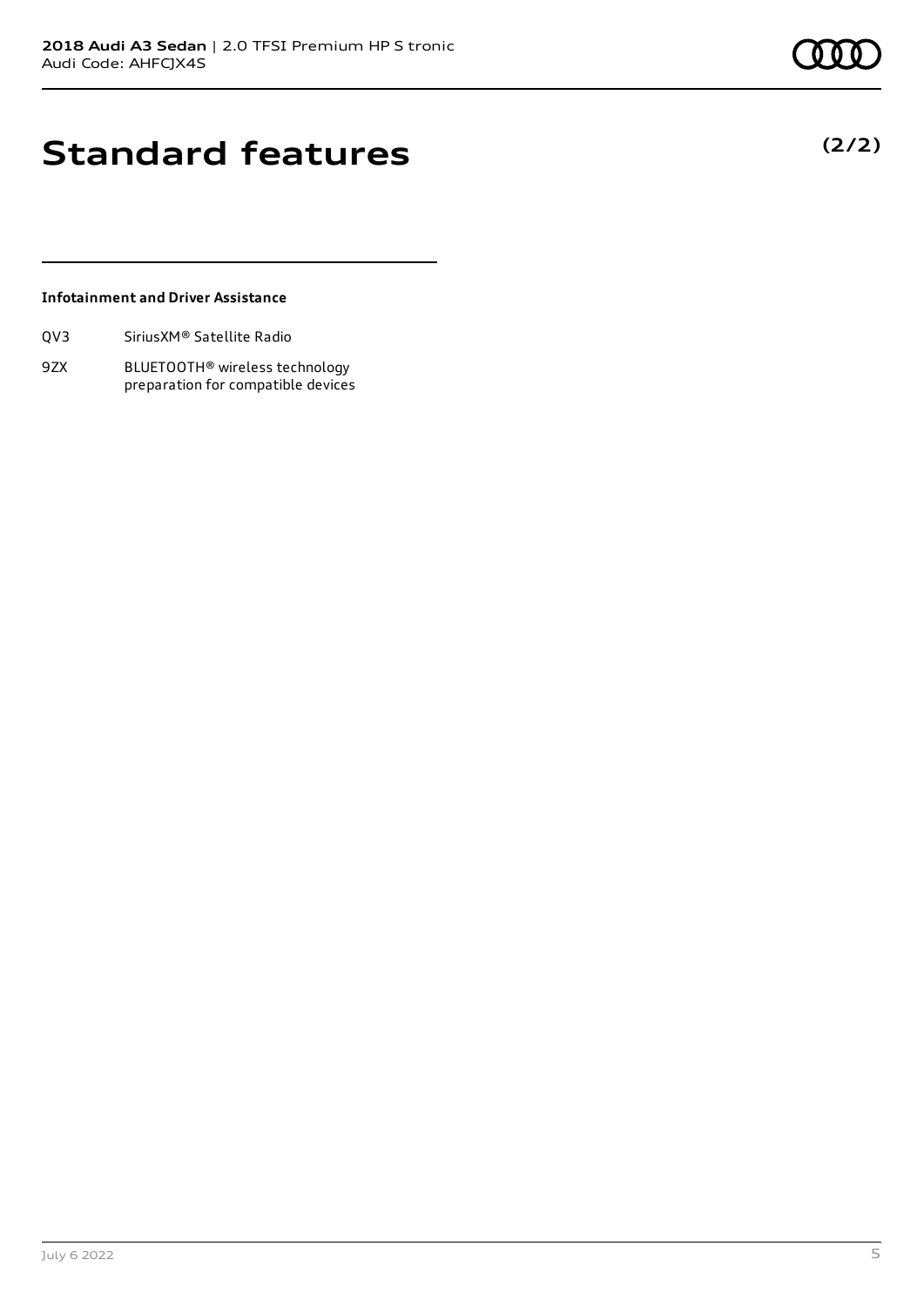# **Dealer remarks**

This 2018 Audi A3 Premium is proudly offered by Audi Lubbock This vehicle was engineered to be both economically and environmentally friendly with exceptional fuel efficiency. Low, low mileage coupled with an exacting maintenance program make this vehicle a rare find. You've found the one you've been looking for. Your dream car. The look is unmistakably Audi, the smooth contours and cutting-edge technology of this Audi A3 Premium will definitely turn heads.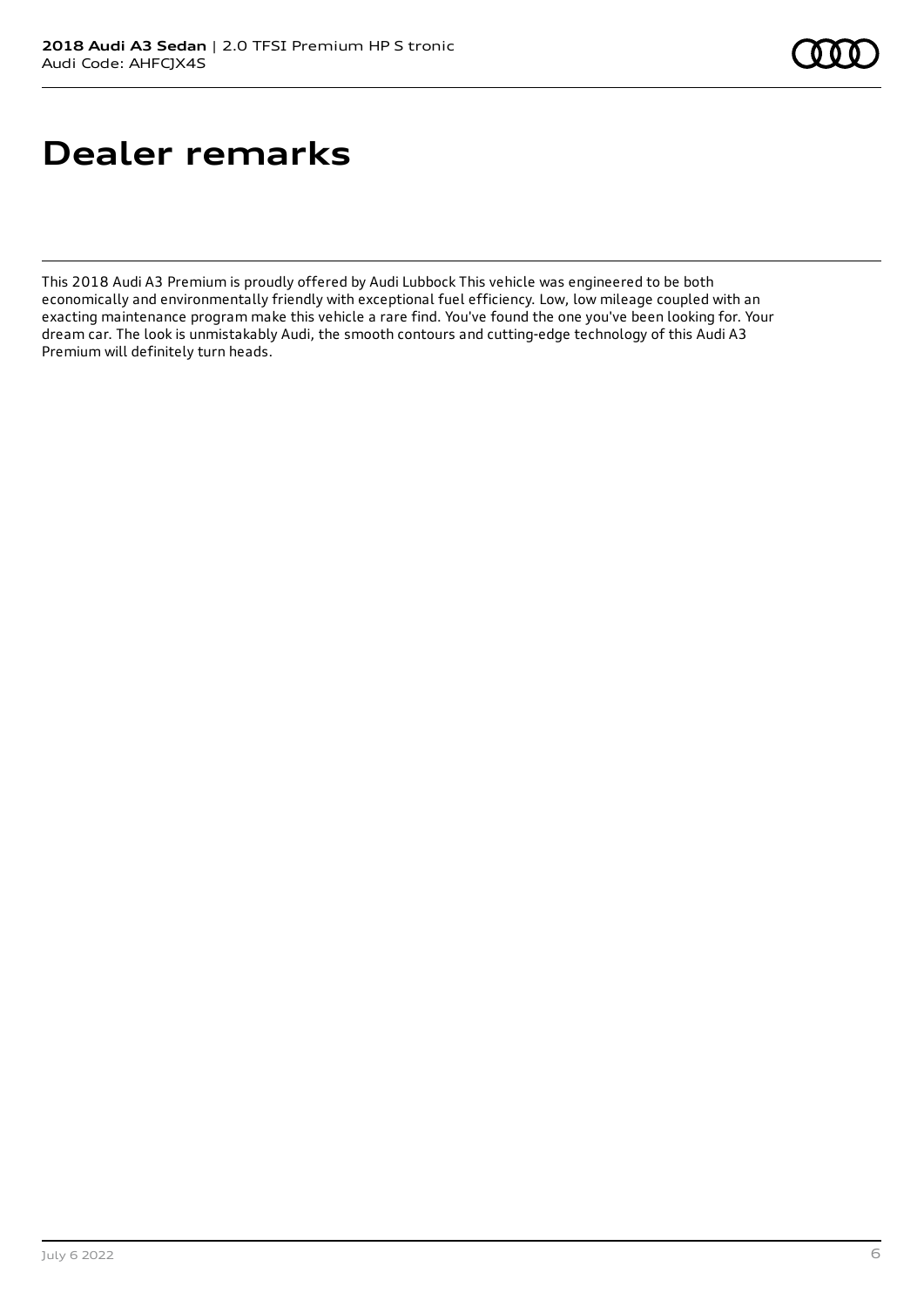## **Technical Specifications**

#### **Engineering | Performance**

| Four-cylinder                 | Gear ratios: 6th                                                                                                    | 0.755:1               |
|-------------------------------|---------------------------------------------------------------------------------------------------------------------|-----------------------|
| 40                            | Gear ratios: 7th                                                                                                    | 0.635:1               |
| 2.01                          | Gear ratios: Reverse                                                                                                | 2.901:1               |
| 186 @ 4,400 - 6,000 @ rpm     | Drivetrain type                                                                                                     | S tronic <sup>®</sup> |
| 221 @ 1,600 - 4,300 lb-ft@rpm | Gear ratios: Final Drive                                                                                            | $1$ st-5th 4          |
| 16-valve DOHC                 |                                                                                                                     | Reverse 3             |
|                               | Gear ratios: 4th                                                                                                    | 0.925:1               |
|                               | Transmission                                                                                                        | Seven-sp              |
| Cast-iron                     |                                                                                                                     | automati<br>wheel dri |
|                               | Gear ratios: 5th                                                                                                    | 0.705:1               |
| Aluminum-alloy                | Gear ratios: 2nd                                                                                                    | 2.750:1               |
|                               | Gear ratios: 3rd                                                                                                    | 1.767:1               |
| 130 mph mph                   | Gear ratios: 1st                                                                                                    | 3.400:1               |
|                               | 6.6 seconds seconds<br>Induction/fuel injection Turbocharged/TFSI®<br>Displacement/Bore and 1,984/82.5 x 92.8 cc/mm |                       |

#### **Electrical system**

| Alternator | 14 Volts - 320A |
|------------|-----------------|
| Battery    | 12 Volts - 59Ah |

### **Transmission | Drivetrain**

| Gear ratios: 6th     | 0.755:1                                                                                            |
|----------------------|----------------------------------------------------------------------------------------------------|
| Gear ratios: 7th     | 0.635:1                                                                                            |
| Gear ratios: Reverse | 2.901:1                                                                                            |
| Drivetrain type      | S tronic <sup>®</sup> dual-clutch                                                                  |
|                      | Gear ratios: Final Drive 1st-5th 4.769: 1, 6th-7th &<br>Reverse 3.444: 1                           |
| Gear ratios: 4th     | 0.925:1                                                                                            |
| Transmission         | Seven-speed S tronic <sup>®</sup> dual-clutch<br>automatic transmission with front-<br>wheel drive |
| Gear ratios: 5th     | 0.705:1                                                                                            |
| Gear ratios: 2nd     | 2.750:1                                                                                            |
| Gear ratios: 3rd     | 1.767:1                                                                                            |
| Gear ratios: 1st     | 3.400:1                                                                                            |

#### **Steering**

| Steering type                              | Electromechanical power steering<br>system |
|--------------------------------------------|--------------------------------------------|
| Turning diameter, curb- 36.1 ft<br>to-curb |                                            |
| Steering ratio                             | 15.3:1                                     |

#### **Suspension**

| Front axle | MacPherson strut front suspension |
|------------|-----------------------------------|
| Rear axle  | Four-link rear suspension         |

### **(1/2)**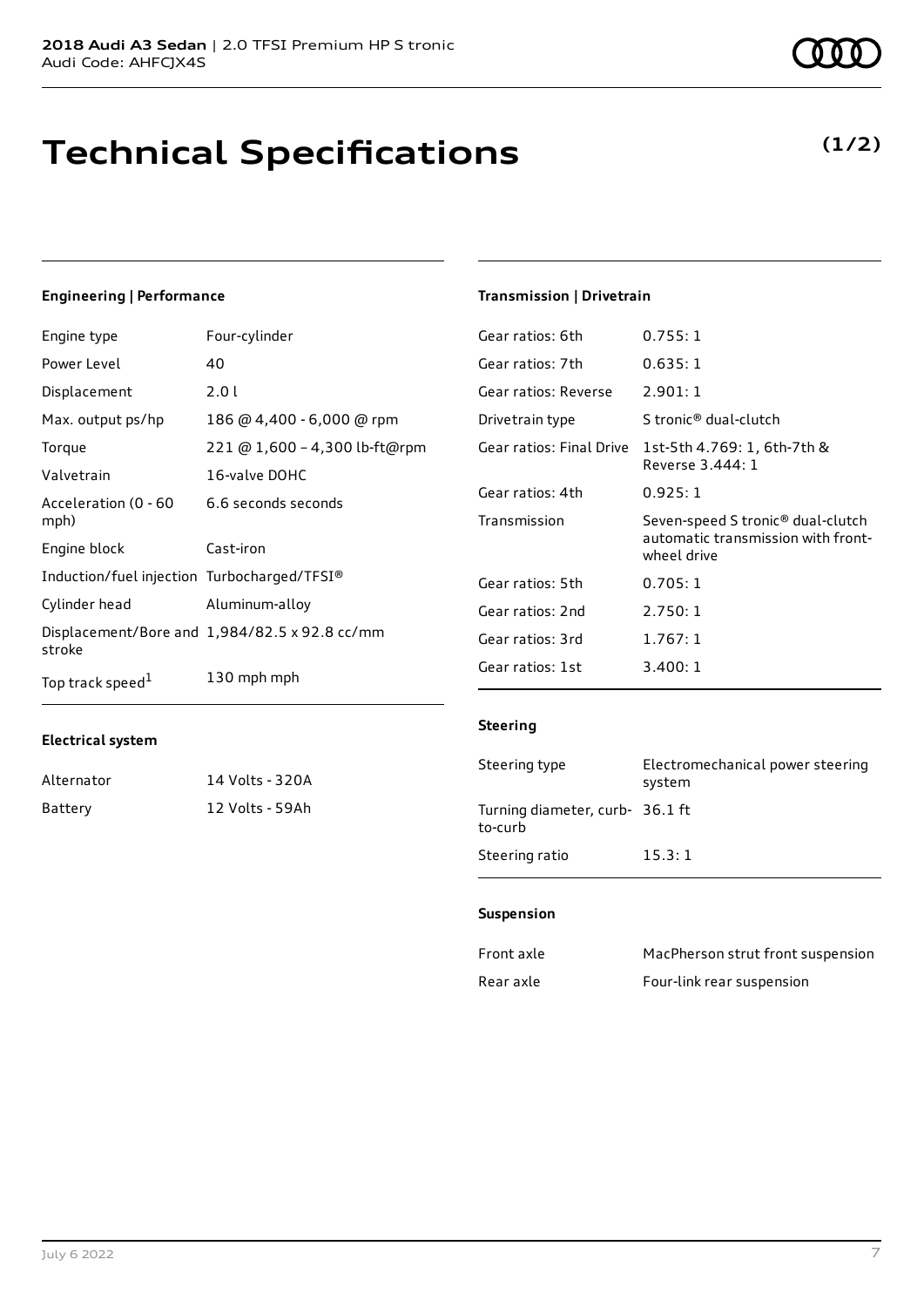# **Technical Specifications**

### **Brakes**

| <b>Front brakes</b>  | 12.3 (ventilated disc) in                                                                         | Seating capacity                      |
|----------------------|---------------------------------------------------------------------------------------------------|---------------------------------------|
| Rear brakes          | 10.7 (solid disc) in                                                                              | Shoulder room, re                     |
| Parking brake        | Electromechanical                                                                                 | Head room with f<br>sunroof           |
| <b>Body</b>          |                                                                                                   | Leg room, rear                        |
|                      |                                                                                                   | Shoulder room, fi                     |
| Material             | Lightweight construction<br>technology - fully galvanized steel<br>unibody with aluminum hood and | Head room with r<br>sunroof           |
|                      | front subframe                                                                                    | Leg room, front                       |
| Corrosion protection | Multistep anti-corrosion protection                                                               | Cargo volume, re<br>seatbacks un/fold |

### **Warranty | Maintenance**

| Warranty    | 4-year/50,000-mile Audi New<br>Vehicle Limited Warranty                       |
|-------------|-------------------------------------------------------------------------------|
| Maintenance | 12-month/10,000-mile (whichever<br>occurs first) NO CHARGE first<br>scheduled |

#### **Exterior Measurements**

| Height                        | 55.7 in                       |
|-------------------------------|-------------------------------|
| Length                        | 175.5 (175.7 with S line®) in |
| Wheelbase                     | 103.8 in                      |
| Drag coefficient              | 0.30 Cw                       |
| Overall width with<br>mirrors | 77.2 in                       |
| Track rear                    | 60.1 in                       |
| <b>Track front</b>            | 61.2 in                       |
| Curb weight                   | 3,197 lb                      |

### **Interior measurements**

| Seating capacity                          | 5                     |
|-------------------------------------------|-----------------------|
| Shoulder room, rear                       | 53.0 in               |
| Head room with front<br>sunroof           | $36.5$ in             |
| Leg room, rear                            | 35.1 in               |
| Shoulder room, front                      | 54.8 in               |
| Head room with rear<br>sunroof            | $36.1$ in             |
| Leg room, front                           | 41.2 in               |
| Cargo volume, rear<br>seatbacks up/folded | 12.3/N/A cu ft, cu ft |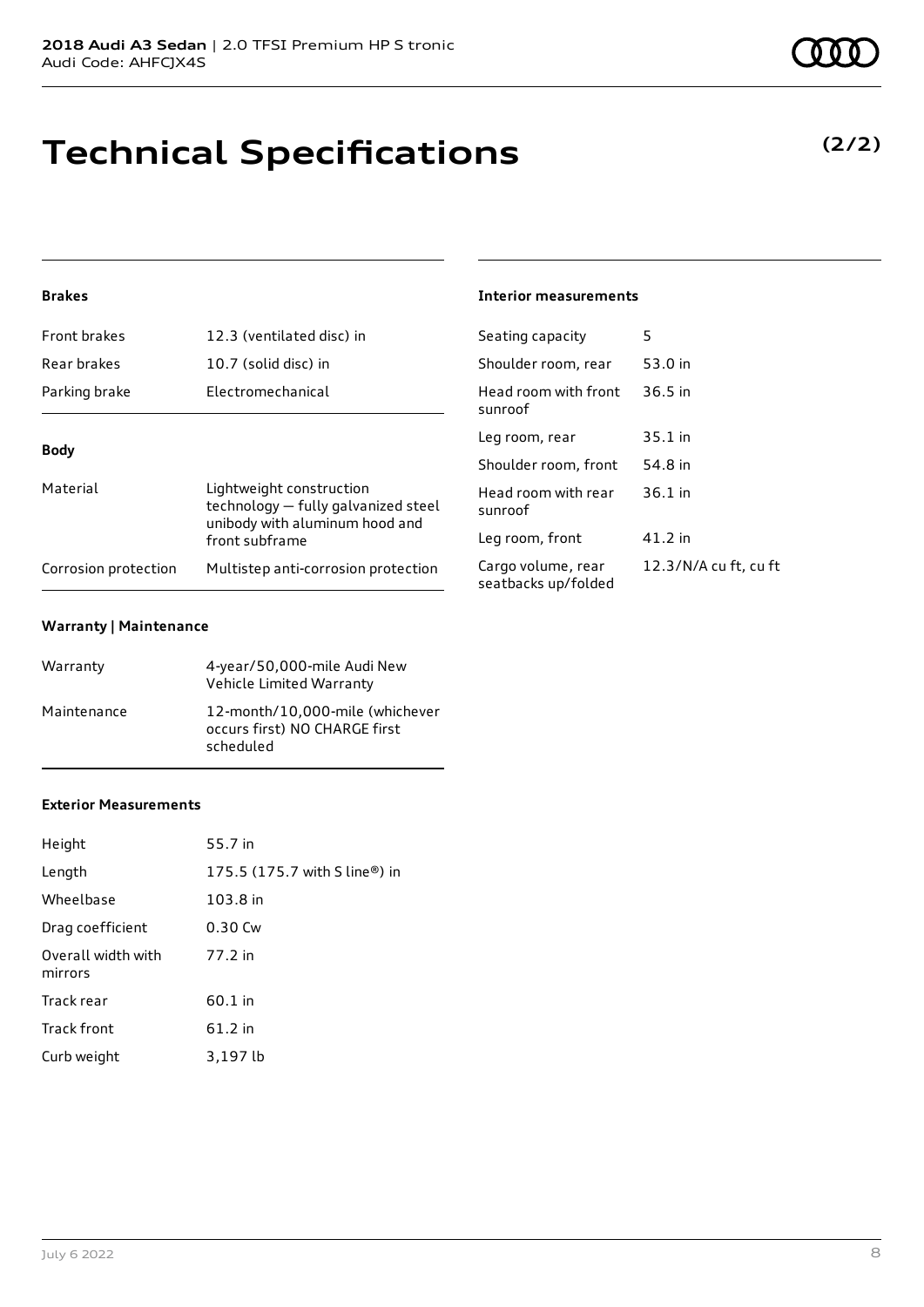### **Consumption- and emission**

**Consumption by NEDC**

combined 29 mpg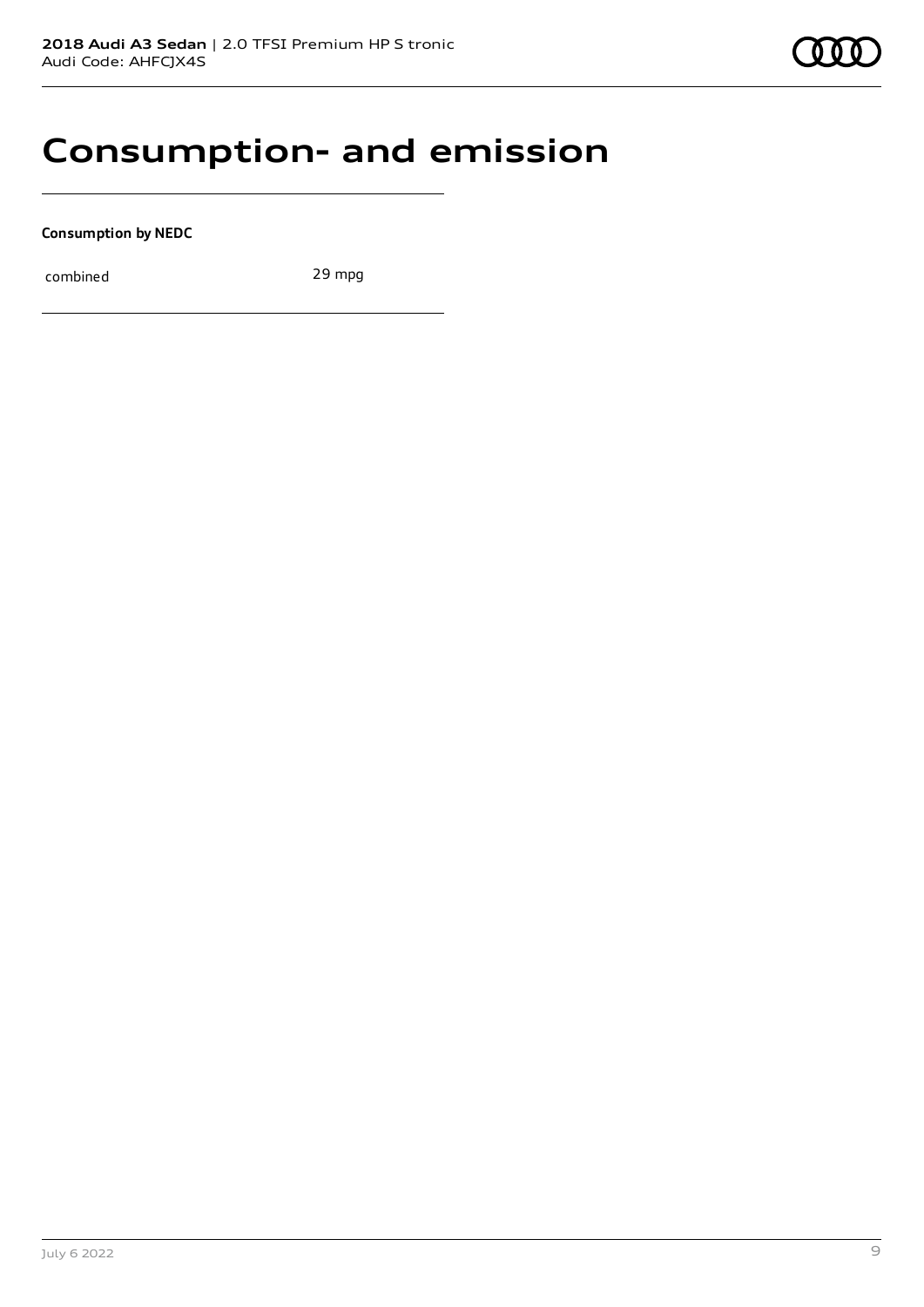### **Contact**

Dealer **Audi Lubbock**

1949 W Loop 289 79407 Lubbock TX

Phone: 8773860375 FAX: 8067014540

www: [https://www.audilubbock.com](https://www.audilubbock.com/)